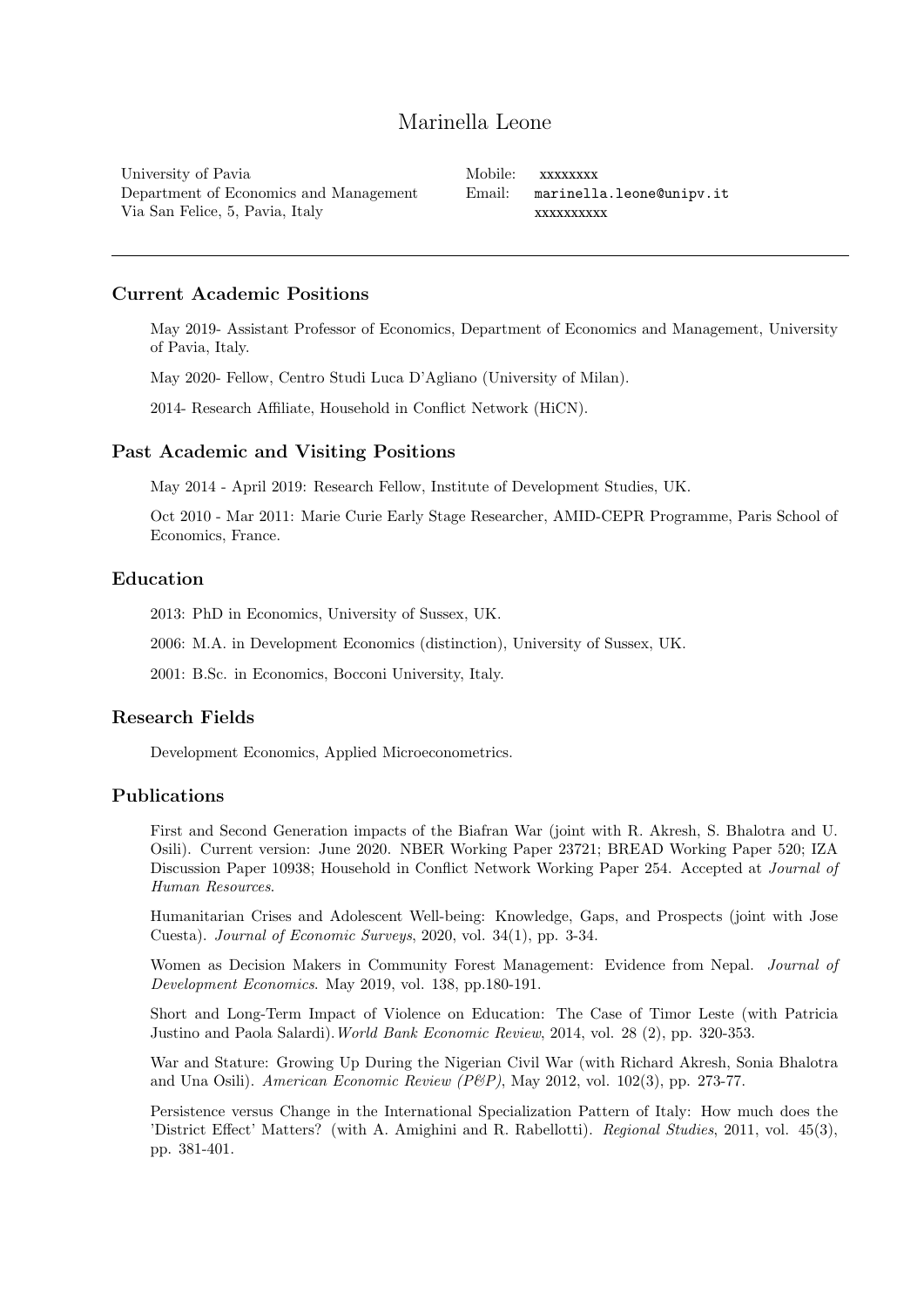# Working Papers

Nudging Parental Investment by Improving Self-Efficacy? A Randomized Video Intervention in Rwanda (joint with P. Justino, P. Rolla, M. Abimpaye). Current version: January 2021.

Improving Parenting Practices for Early Child Development: Experimental Evidence from Rwanda (joint with P. Justino, P. Rolla, M. Abimpaye, C. Dusabe). submitted

Violence Begets Violence? The Long Term Impact of the war in Timor Leste on Domestic Violence (joint with P.Justino and P.Salardi).

The Intergenerational Impacts of Education: Evidence from the Universal Primary Education Programme in Nigeria (joint with S. Bhalotra and U.Osili). mimeo. 2015

Shadow Wages and Child Labour Supply in Agricultural Households in Nepal. mimeo. 2014

# Permanent Working Papers

Does War Empower Women? Evidence from Timor Leste (joint with P.Justino and P.Salardi). IDS Evidence Report, n. 121. 2015. Institute of Development Studies. Brighton. UK.

Education and Conflict Recovery: the case of East-Timor, July 2011, World Bank Policy Research Working Paper, No. 5774 (with Patricia Justino and Paola Salardi).

The Determinants of Child Labour in Brazil: Links with Poverty and Education, (September 2006), Dissertation submitted for the degree of MA in Development Economics, mimeo, University of Sussex, UK.

#### Policy reports

Domestic Violence in Ghana: Incidence, Attitudes, Determinants and Consequences (with A. Aghajanian, A.Amuzu, E.Asante, P. Justino, E. Mills, S. Minkah-Premo, R. Mitchell, C. Müller, P. Nyarko, P. Oosterhoff and JP. Tranchant).

#### Selected Research Experience

March 2018-Dec 2019: Member of research team, Strengthening Quality Learning Environments and Education Systems in DRC and Niger. (Europe Aid).

Jan 2018-Dec 2019: Member of research team, REALISE Girls Education Challenge project in Democratic Republic of Congo (DFID funded).

Dec 2017-Dec 2018: Consultant, Humanitarian Disasters and Adolescents well-being (UNICEF Innocenti Office of Research).

Sept 2017-Present: Member of research team, Early Childhood Development Programme (British Academy).

Apr 2017-Dec 2018: Member of evaluation team, Private Enterprise Programme Ethiopia (DFID funded project).

Apr 2017-Dec 2018: Member of research team, Gender and Energy Research Programme (DFID funded project).

May-June 2016: Consultancy for ActionAid on the interlinkages between women's economic inequality and Violence against women and girls.

May 2014 - May 2015: Member of research team for Domestic Violence in Ghana: Prevalence, Incidence and Causes, Incidence Study for DFID Ghana and the Domestic Violence Secretariat of the Ministry of Gender, Children and Social Protection (MoGCSP).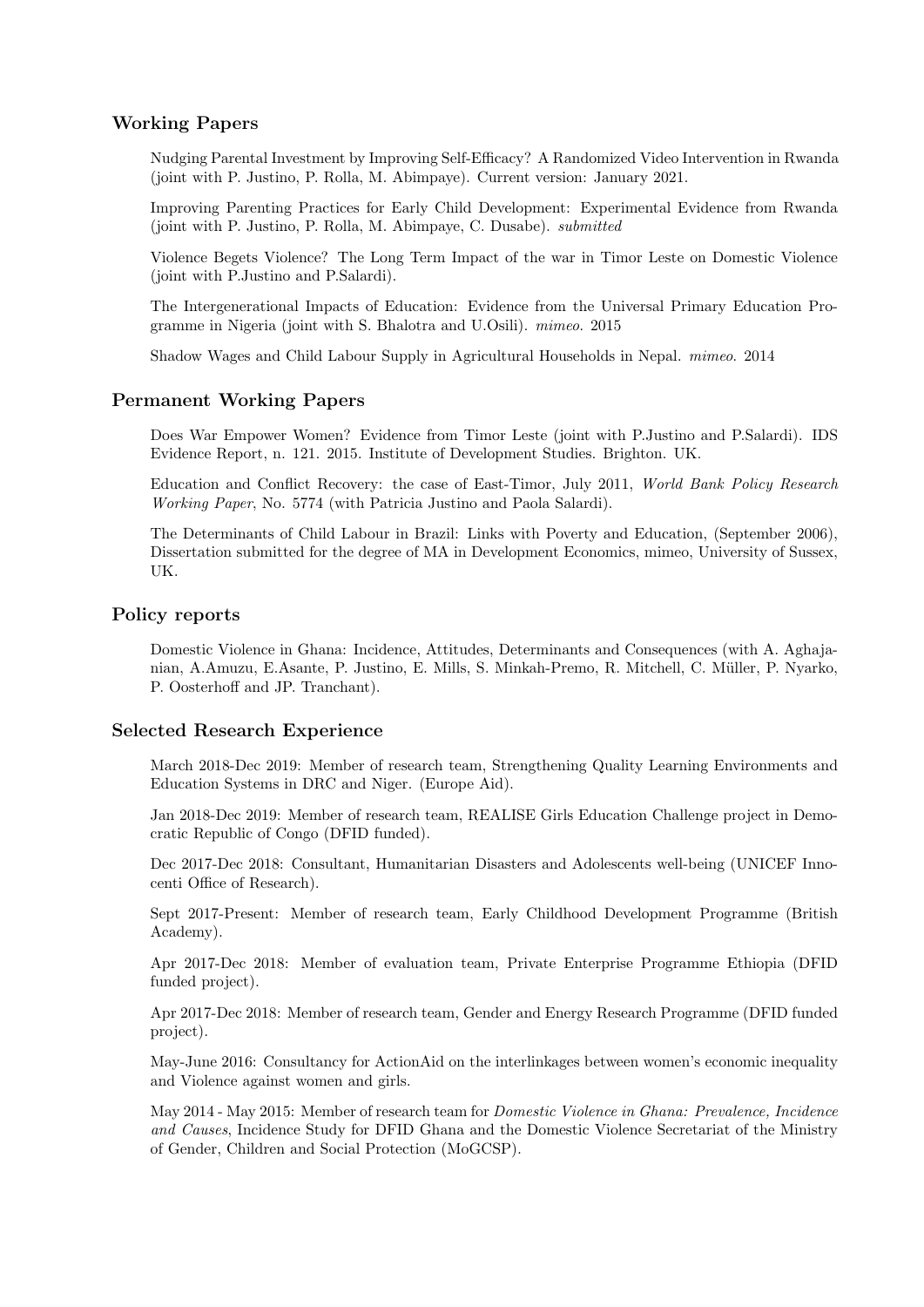November 2013 - March 2014: Research consultant for the Understanding Children's Work project, an inter-agency research cooperation programme (International Labour Organization, UNICEF, and the World Bank), Rome, Italy.

2010 - 2011: Consultant for a MicroCon and World Bank project on Gender and Conflict. Coordinator: Patricia Justino.

Nov 2006 - Dec 2007: Research Fellow, Department of Economics and Quantitative Methods, Università del Piemonte Orientale "Amedeo Avogadro", Italy. Coordinator: Professor Roberta Rabellotti.

Oct 2004 - Sept 2005: Junior Researcher, FEEM - Fondazione Eni Enrico Mattei. Coordinator: Professor Bernardo Bortolotti.

### Teaching

Sept 2019 - Present : Lecturer in Microeconomics, University of Pavia.

2018-Apr 2019: Lecturer, Poverty Violence and Conflict module, MA in Poverty and Development, Institute of Development Studies.

2014-Apr 2019: Term papers and dissertations marking, PhD supervision, Institute of Development Studies.

2014-2020: TA in Development Economics, Bocconi University.

2011-2014: TA in Microeconomics, Macroeconomics, Bocconi University.

2009-2010: Lecturer in Macroeconomics, Bocconi University.

Jan 2009-Jul 2009: TA in Development Economics, University of Sussex.

2007-2009: TA in Macroeconomics and Public Economics, Bocconi University.

2006-2008: TA in Microeconomics, Macroeconomics, Global Markets Economics, Public Economics, University of Milan Bicocca.

#### Other Work Experience

Sept 2002 - Sept 2004: Junior Portfolio Manager, Quantitative Investment Management Department, Euromobiliare Asset Management Sgr, Milan, Italy.

Feb - Aug 2002: Internship, Merrill Lynch Investment Managers, Milan, Italy.

# Conferences and Seminars Presentations

2020: Early-Career Behavioral Economics Conference (Briq Institute), CSAE Conference (University of Oxford)\*, Essen Health Conference (University of Duisburg-Essen), SEHO (Ca' Foscari University of Venice)\*.

2019: Delivering Early Child Development (British Academy), NEUDC Conference (Northwestern University); UNICEF Office of Research; Food for Thought Seminar (Bocconi), International ECD (NECDP) conference (Kigali, Rwanda).

2017: NEUDC Conference (Tufts University); Famines and Adolescents' Workshop (UNICEF Office of Research); University of Alicante.

2016: Conference on the Socio-economic ramifications of Conflict (UN-ESCWA and AUB, Beirut); Jan Tinbergen European Peace Science Conference (Catholic University of the Sacred Heart, Milan); Lunch Seminar (Università degli Studi di Milano Bicocca), Royal Economic Society Conference (University of Sussex); Development Studies Group Seminar (University of Portsmouth).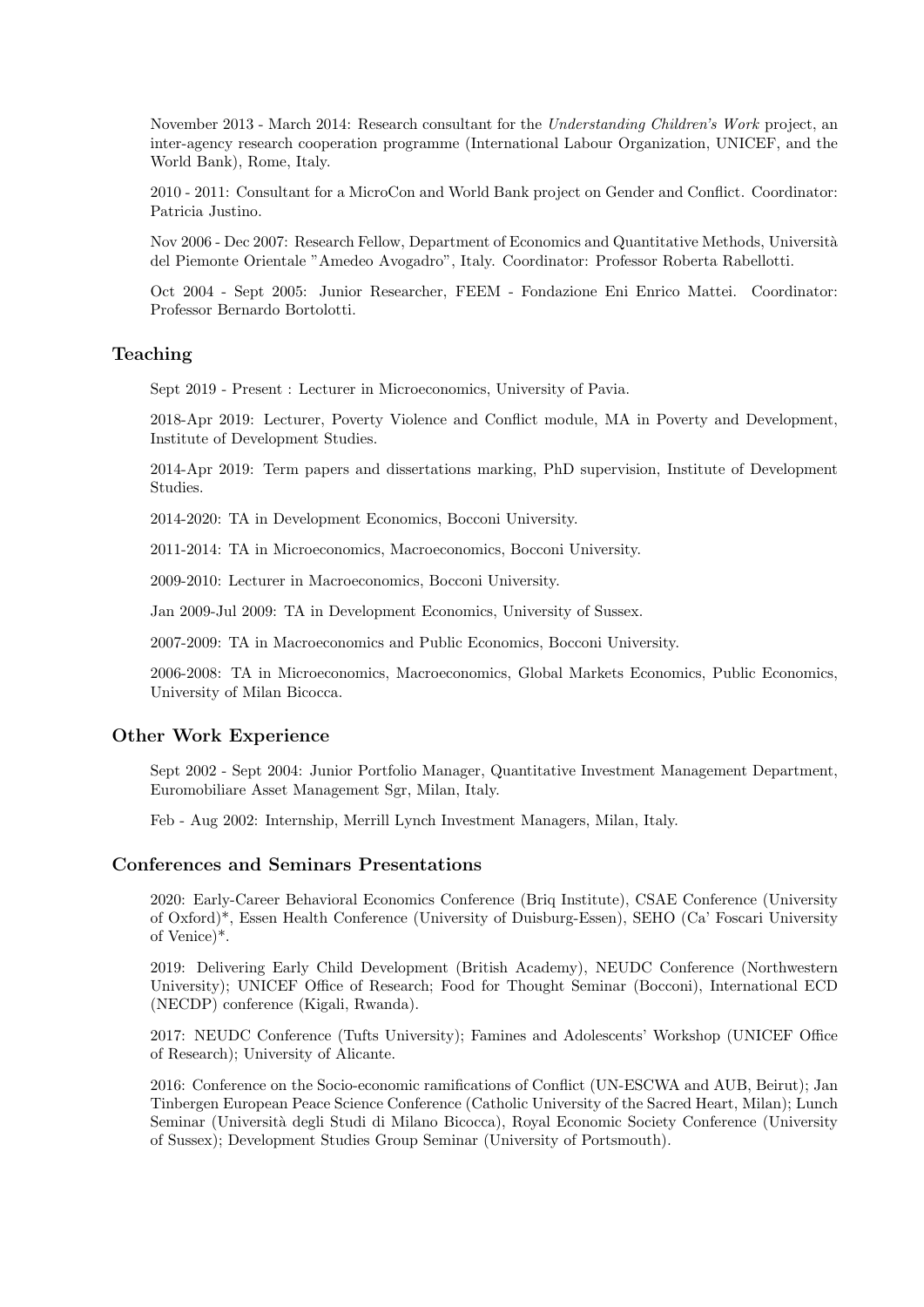2015: HiCN Workshop (University of Toronto); Food for Thought Seminar (Bocconi University).

2014: ESPE Conference (Braga, Portugal); RES Postgraduate meeting (UCL, London).

2013: Economics Seminar (Namur); Food for Thought Seminar (Bocconi University); EEA 2013 Meeting (Gothenburg); DIAL Development Conference (Paris-Dauphine, IRD, Paris); PhD Conference in Economics (University of Sussex).

2011: CEPR/BREAD/AMID Development Economics Conference (PSE, Paris - Participated only); EUDN PhD Workshop (Tinbergen Institute, Amsterdam); DIAL Development Conference (Paris-Dauphine, IRD, Paris); AEL Conference on Development Economics (DIW, Berlin); CRED Workshop (FUNDP Namur); PhD Seminar (Paris School of Economics); CSAE Conference on Economic Development in Africa (Oxford); The Global Economic Costs of Conflict (DIW, Berlin).

2010: PhD Conference in Economics (University of Sussex), Gender and Conflict Research Workshop (World Bank, Washington DC;) Gender and Conflict Research Workshop (PRIO, Oslo).

\*Cancelled or postponed due to COVID-19.

## Refereeing

Journal of Development Economics; Economic Development and Cultural Change; World Bank Economic Review; World Development; Labour Economics; European Journal of Political Economy; Economics and Human Biology; Journal of African Economies; Journal of Development Studies; Journal of International Development; Review of Development Economics; B.E. Journal of Economic Analysis and Policy.

# Research Grants

British Academy Early Childhood Development Programme. Member of research team. With P. Justino (PI) (£350,000).

DFID Girls Education Challenge. Member of research team. With P.Justino and G.Marchais (£270,000).

EuropeAid DevCo. Title: Strengthening Quality Learning Environments and Education Systems in DRC and Niger. Member of research team. With P.Justino and G.Marchais (£1mln).

### Fellowships and Awards

Early Stage Research Fellowship, Marie Curie Initial Training Network (ITN) (Oct 2010-Mar 2011).

Award for the MA Distinction, University of Sussex (2008-2011).

Research Fellowship, Universit`a del Piemonte Orientale, Novara, Italy (Nov 2006-Dec 2007)

#### Language Skills

Italian: Mother tongue; English: Fluent; French: Intermediate; Spanish: Basic.

#### Computer skills

LATEX, Scientific Workplace, Stata, SPSS.

# Personal Information

Citizenship: Italian; Gender: Female. Married. Two children.